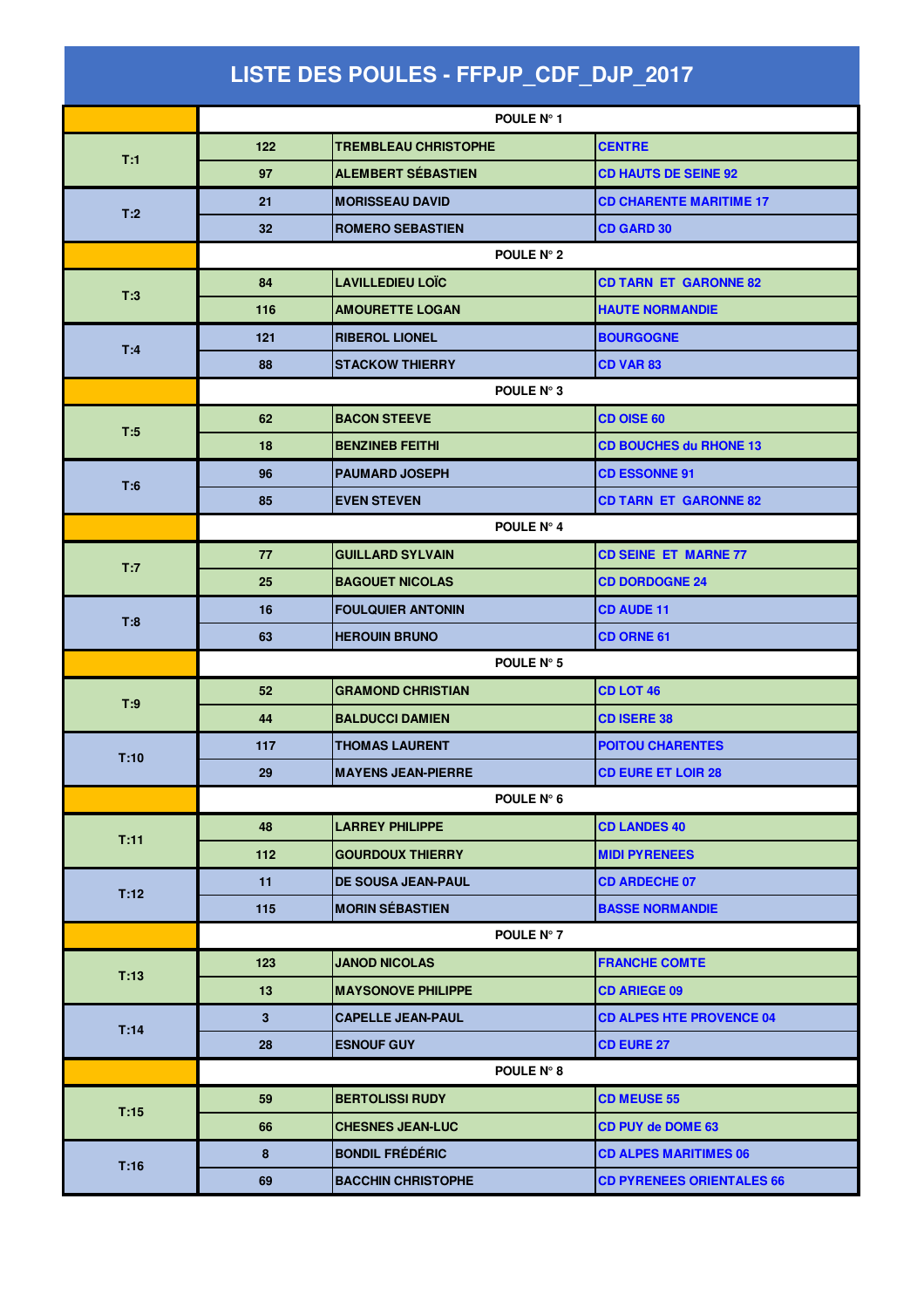| LISTE DES POULES - FFPJP_CDF_DJP_2017 |                |                            |                                   |  |  |
|---------------------------------------|----------------|----------------------------|-----------------------------------|--|--|
|                                       |                | POULE N° 9                 |                                   |  |  |
| T:17                                  | 61             | <b>PECQUEUX SEBASTIEN</b>  | <b>CD NORD 59</b>                 |  |  |
|                                       | 46             | <b>GAGLIARDI JEAN-YVES</b> | <b>CD JURA 39</b>                 |  |  |
|                                       | 113            | <b>DARNAUD BAPTISTE</b>    | <b>MIDI PYRENEES</b>              |  |  |
| T:18                                  | 53             | <b>DJOUKITCH DYLAN</b>     | <b>CD LOT ET GARONNE 47</b>       |  |  |
|                                       | POULE N° 10    |                            |                                   |  |  |
|                                       | 119            | <b>LEPORTIER SÉBASTIEN</b> | <b>PROVENCE ALPES COTE D'AZUR</b> |  |  |
| T:19                                  | 99             | <b>GUET FREDDY</b>         | <b>CD VAL DE MARNE 94</b>         |  |  |
| T:20                                  | 30             | <b>BOSCH CÉDRIC</b>        | <b>CD GARD 30</b>                 |  |  |
|                                       | 58             | <b>GUSCHING FREDDY</b>     | <b>CD MEURTHE ET MOSELLE 54</b>   |  |  |
|                                       | POULE N° 11    |                            |                                   |  |  |
| T:21                                  | 80             | <b>LE SEIGLE ENRICK</b>    | <b>CD DEUX SEVRES 79</b>          |  |  |
|                                       | 74             | <b>MONNAND JACKY</b>       | <b>CD HAUTE SAVOIE 74</b>         |  |  |
| T:22                                  | $\overline{7}$ | <b>MOSCIONI MATHIEU</b>    | <b>CD ALPES MARITIMES 06</b>      |  |  |
|                                       | 72             | <b>GODTLER THOMAS</b>      | <b>CD HAUTE SAONE 70</b>          |  |  |
|                                       | POULE N° 12    |                            |                                   |  |  |
| T:23                                  | 98             | <b>NIEL SÉBASTIEN</b>      | <b>CD SEINE ST DENIS 93</b>       |  |  |
|                                       | 60             | <b>DONNEN QUENTIN</b>      | <b>CD MOSELLE 57</b>              |  |  |
| T:24                                  | 42             | <b>SALVAGNAC YANNICK</b>   | <b>CD HERAULT 34</b>              |  |  |
|                                       | 87             | <b>LECOLE SÉBASTIEN</b>    | <b>CD VAR 83</b>                  |  |  |
|                                       | POULE N° 13    |                            |                                   |  |  |
| T:25                                  | 102            | <b>LUCCA CHRISTIAN</b>     | <b>CR LA REUNION 974</b>          |  |  |
|                                       | 6              | <b>POCCHIOLA DAVID</b>     | <b>CD HAUTES ALPES 05</b>         |  |  |
| T:26                                  | 31             | <b>BRES PHILIPPE</b>       | CD GARD 30                        |  |  |
|                                       | 79             | <b>DUPUY RÉMY</b>          | <b>CD YVELINES 78</b>             |  |  |
|                                       |                | POULE N° 14                |                                   |  |  |
| T:27                                  | 100            | <b>BARBIEUX JULIEN</b>     | <b>CD VAL D'OISE 95</b>           |  |  |
|                                       | 81             | <b>VASSE DOMINIQUE</b>     | <b>CD DEUX SEVRES 79</b>          |  |  |
| T:28                                  | $\mathbf{1}$   | <b>BEGUE LÉO</b>           | <b>CD AISNE 02</b>                |  |  |
|                                       | 15             | <b>LACONDEMINE GILLES</b>  | <b>CD AUDE 11</b>                 |  |  |
|                                       |                | POULE N° 15                |                                   |  |  |
| T:29                                  | 57             | <b>BOUVET HUBERT</b>       | <b>CD MANCHE 50</b>               |  |  |
|                                       | 40             | <b>GALINDO SERGE</b>       | <b>CD HERAULT 34</b>              |  |  |
| T:30                                  | 49             | <b>SEYCHAL SYLVAIN</b>     | <b>CD LOIRE 42</b>                |  |  |
|                                       | 37             | <b>GULLION ALAIN</b>       | <b>CD GIRONDE 33</b>              |  |  |
|                                       |                | POULE N° 16                |                                   |  |  |
| T:31                                  | 51             | <b>BARILLET DAVID</b>      | <b>CD LOIRET 45</b>               |  |  |
|                                       | 36             | <b>POUX THIERRY</b>        | <b>CD GIRONDE 33</b>              |  |  |
| T:32                                  | 14             | <b>DELAURIER BRANDO</b>    | <b>CD ARIEGE 09</b>               |  |  |
|                                       | 78             | <b>BARBEL MICKAËL</b>      | <b>CD SEINE ET MARNE 77</b>       |  |  |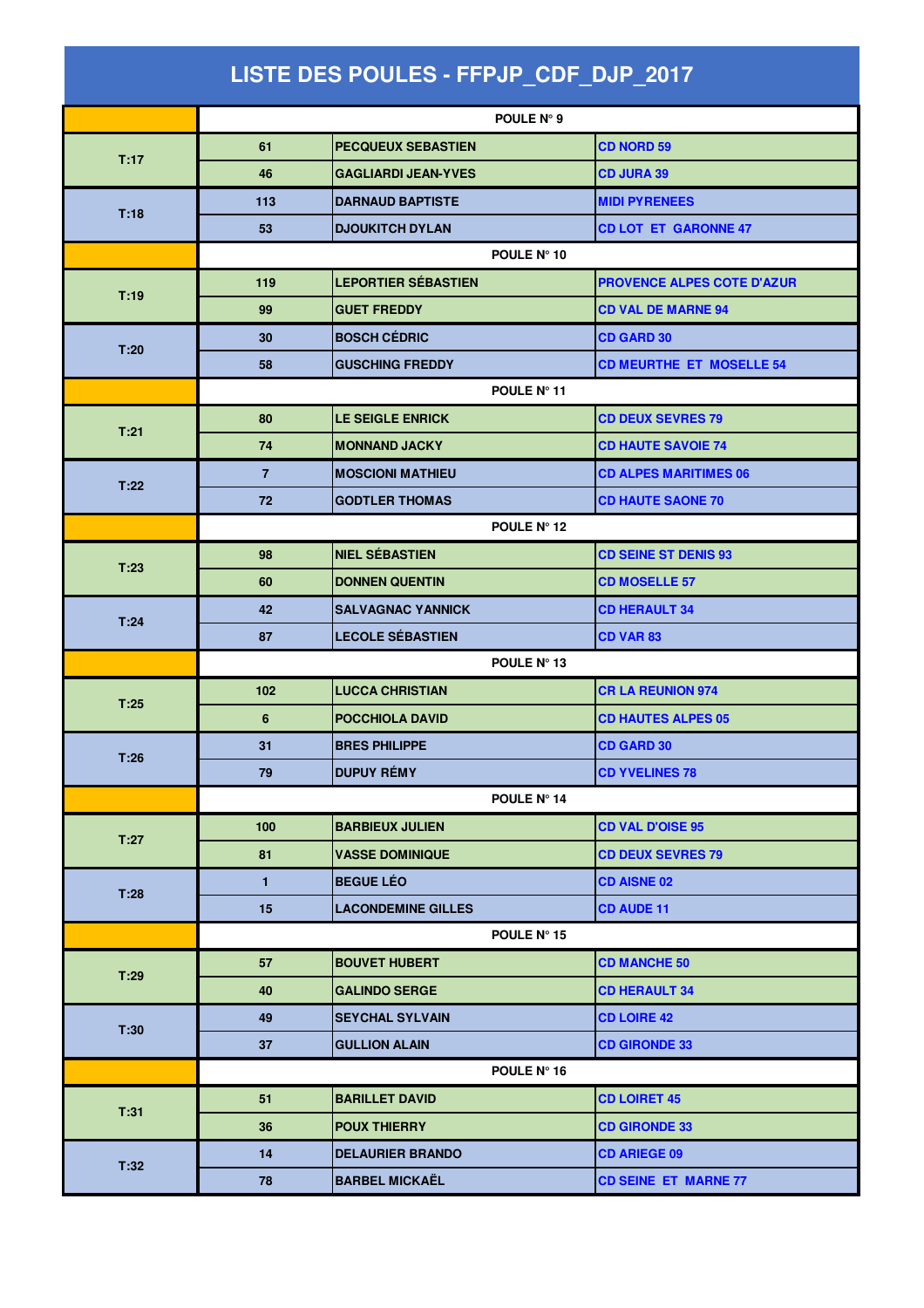| LISTE DES POULES - FFPJP_CDF_DJP_2017 |                    |                             |                                   |  |  |
|---------------------------------------|--------------------|-----------------------------|-----------------------------------|--|--|
|                                       |                    | <b>POULE N° 17</b>          |                                   |  |  |
|                                       | 33                 | <b>YBRE ERIC</b>            | <b>CD HTE GARONNE 31</b>          |  |  |
| T:33                                  | 19                 | <b>KRITTER FRANCK</b>       | <b>CD BOUCHES du RHONE 13</b>     |  |  |
|                                       | 94                 | <b>PETER YOHAN</b>          | <b>CD TERRITOIRE BELFORT 90</b>   |  |  |
| T:34                                  | 104                | <b>PILEWSKI SYLVAIN</b>     | <b>ILE DE FRANCE</b>              |  |  |
|                                       | POULE N° 18        |                             |                                   |  |  |
| T:35                                  | 65                 | <b>CHENEAU PHILIPPE</b>     | <b>CD PUY de DOME 63</b>          |  |  |
|                                       | 5                  | <b>LIBRIZZI CALOGERO</b>    | <b>CD HAUTES ALPES 05</b>         |  |  |
| T:36                                  | 64                 | <b>MALFOY SÉBASTIEN</b>     | <b>CD PAS DE CALAIS 62</b>        |  |  |
|                                       | 126                | <b>ABRUZZO FREDERIC</b>     | <b>MIDI PYRENEES</b>              |  |  |
|                                       | POULE N° 19        |                             |                                   |  |  |
| T:37                                  | 127                | <b>DEDIEU NICOLAS</b>       | <b>CD ARIEGE 09</b>               |  |  |
|                                       | 12                 | <b>BORRELY ERIC</b>         | <b>CD ARDECHE 07</b>              |  |  |
| T:38                                  | 114                | <b>CHATELAIN JEAN MARIE</b> | <b>PICARDIE</b>                   |  |  |
|                                       | 91                 | <b>ROUSSELOT CHRISTOPHE</b> | <b>CD VIENNE 86</b>               |  |  |
|                                       |                    | POULE N° 20                 |                                   |  |  |
| T:39                                  | 107                | <b>JUAN JEAN-BAPTISTE</b>   | <b>LANGUEDOC ROUSSILLON</b>       |  |  |
|                                       | $\overline{2}$     | <b>LAVEDRINE STÉPHANE</b>   | <b>CD ALLIER 03</b>               |  |  |
| T:40                                  | 56                 | <b>SWED OLIVIER</b>         | <b>CD MANCHE 50</b>               |  |  |
|                                       | 23                 | <b>GUALANDRIS MARC</b>      | <b>CD CORREZE 19</b>              |  |  |
|                                       | POULE N° 21        |                             |                                   |  |  |
| T:41                                  | 120                | <b>FAUQUET MARTIAL</b>      | <b>PROVENCE ALPES COTE D'AZUR</b> |  |  |
|                                       | 73                 | <b>LOPEZ SEBASTIEN</b>      | <b>CD HAUTE SAVOIE 74</b>         |  |  |
| T:42                                  | 17                 | <b>CINQ FRANCOIS</b>        | <b>CD AVEYRON 12</b>              |  |  |
|                                       | 101                | <b>ANDREOLI LAURENT</b>     | <b>CD HAUTE CORSE 2B</b>          |  |  |
|                                       | <b>POULE N° 22</b> |                             |                                   |  |  |
| T:43                                  | 125                | <b>SARIAN SEBASTIEN</b>     | <b>CD BOUCHES du RHONE 13</b>     |  |  |
|                                       | 43                 | <b>GROSSI TONY</b>          | <b>CD INDRE ET LOIRE 37</b>       |  |  |
| T:44                                  | 67                 | <b>EGIDO JEAN MARIE</b>     | <b>CD PYRENEES ORIENTALES 66</b>  |  |  |
|                                       | 105                | <b>SALAH ZORAYA</b>         | <b>ILE DE FRANCE</b>              |  |  |
|                                       |                    | POULE N° 23                 |                                   |  |  |
| T:45                                  | 41                 | <b>MARTINEZ PATRICK</b>     | <b>CD HERAULT 34</b>              |  |  |
|                                       | 27                 | <b>GOZE EDWIN</b>           | <b>CD DROME 26</b>                |  |  |
| T:46                                  | 103                | <b>LASPOUSSAS SULLIVAN</b>  | <b>ALSACE</b>                     |  |  |
|                                       | 86                 | <b>MONTORO LUDOVIC</b>      | <b>CD VAR 83</b>                  |  |  |
|                                       |                    | <b>POULE N° 24</b>          |                                   |  |  |
| T:47                                  | 47                 | <b>TRIBUT MAURICE</b>       | <b>CD JURA 39</b>                 |  |  |
|                                       | 118                | <b>ALVES NUNES THEO</b>     | <b>AQUITAINE</b>                  |  |  |
| T:48                                  | 76                 | <b>DUPONT MANON</b>         | <b>CD SEINE MARITIME 76</b>       |  |  |
|                                       | 39                 | <b>MARTIN ERIC</b>          | <b>CD HERAULT 34</b>              |  |  |